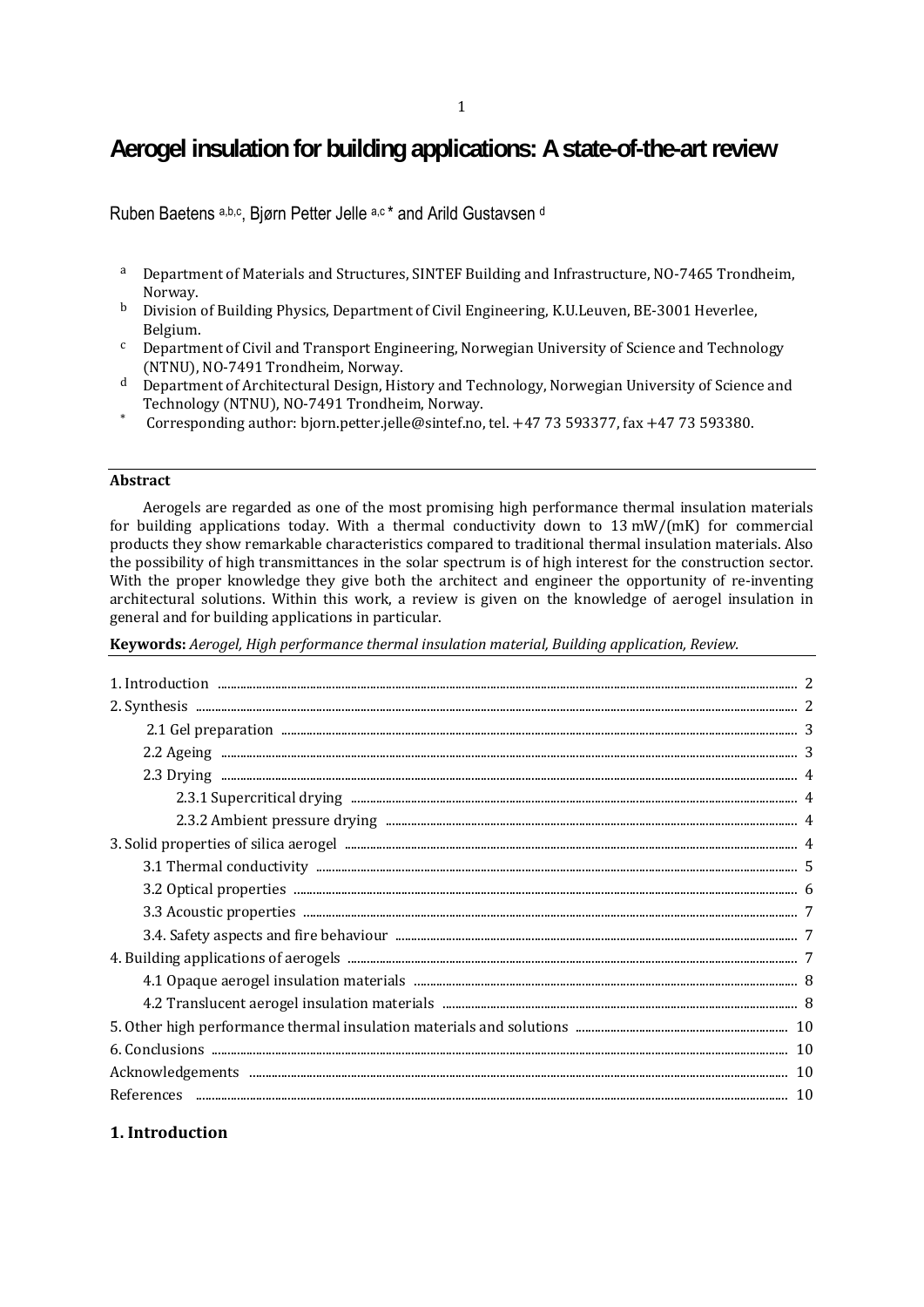In 2005, buildings emitted 8.3 Gt carbon dioxide each year accounting for more than  $30\%$  of the greenhouse gas emissions in many developed countries. Residential and commercial retrofit insulation has been found as one of the most cost effective actions for greenhouse gas abatement [47]. Herefore, Traditional insulation materials [46] were and are being used in thicker or multiple layers which result in more complex building details, an adverse net-to-gross floor area and possible heavier load bearing constructions. But simultaneously, a second strategy won interest. It became clear that *air as an insulator had reached his limit* [22] and that there was a need to research and develop high performance thermal insulation materials and solutions.

Although yet discovered in the early 1930s [40], aerogels are - together with vacuum insulation panels one of these *new* promising high performance thermal insulation materials for possible building applications [61,30], but only limited commercial products are available so far [3,12-14]. However, aerogel technologies is of strategic importance for the 29 G\$ global insulation market. The last five years, the global market for aerogels tripled to 83  $M\$  in 2008 and is expected to reach up to 646 M\\$ by 2013 [15]. Here, aerogel manufacturers put the emphasis on cost reduction, developing new types of aerogels and targeting very large commercial markets where the overall growth for aerogels is mainly driven by applications as thermal and acoustic insulation [15]. Two examples of aerogels for building applications are shown in Fig. 2.

In this review, a state-of-the-art is made on the most representative information on aerogels as a thermal insulation material for building applications. This is carried out in 2 main parts: Firstly, aerogels are discussed in general: How come they have such a high thermal quality? And what are their physical properties? The remarkable properties of aerogels are due to its extraordinary physical and chemical structure, which is the result of an advanced and complicated production process. Therefore, the production process of aerogels will be explained first. Secondly, a review is given on current building applications of aerogels. Building applications as thermal and acoustic insulation materials is currently the main market for aerogels, whereas also a wide range of other applications is possible  $[28,67]$ , e.g. as absorbents, shock absorbers, nuclear waste storage, batteries and catalysts.



Fig. 1 An example of aerogel as a high performance thermal insulation material for building applications (Aspen Aerogels, Inc.) [**Error! Reference source not found.**]. 

**Fig.** 2 Translucent aerogel insulation used in a curtain wall at the *Sculpture* building and gallery of *Yale University* (New Haven, Connecticut - USA) [77].

# **2. Synthesis**

Aerogels are dried gels with a very high porosity [30] and were discovered in the early 1930s by Samuel Kistler [40]. Silica aerogels are synthesized in a first step by traditional low-temperature sol-gel chemistry [84], but in contrast to xerogels where wet gels are often dried by evaporation, aerogels are essentially dried often by supercritical drying. As a result, dried samples keep the porous texture of the wet stage. In general, aerogels have a high specific surface area, a very low apparent density and a low refraction index [20,80,52]. Furthermore, the thermal properties of aerogels may undertake a structural evolution when aged in a liquid medium and/or heat treated during the synthesis process.

The synthesis of (silica) aerogels may be divided in three general steps: Gel preparation by sol-gel processes, ageing of the gel in its mother solution to prevent the gel to shrink during drying, and drying of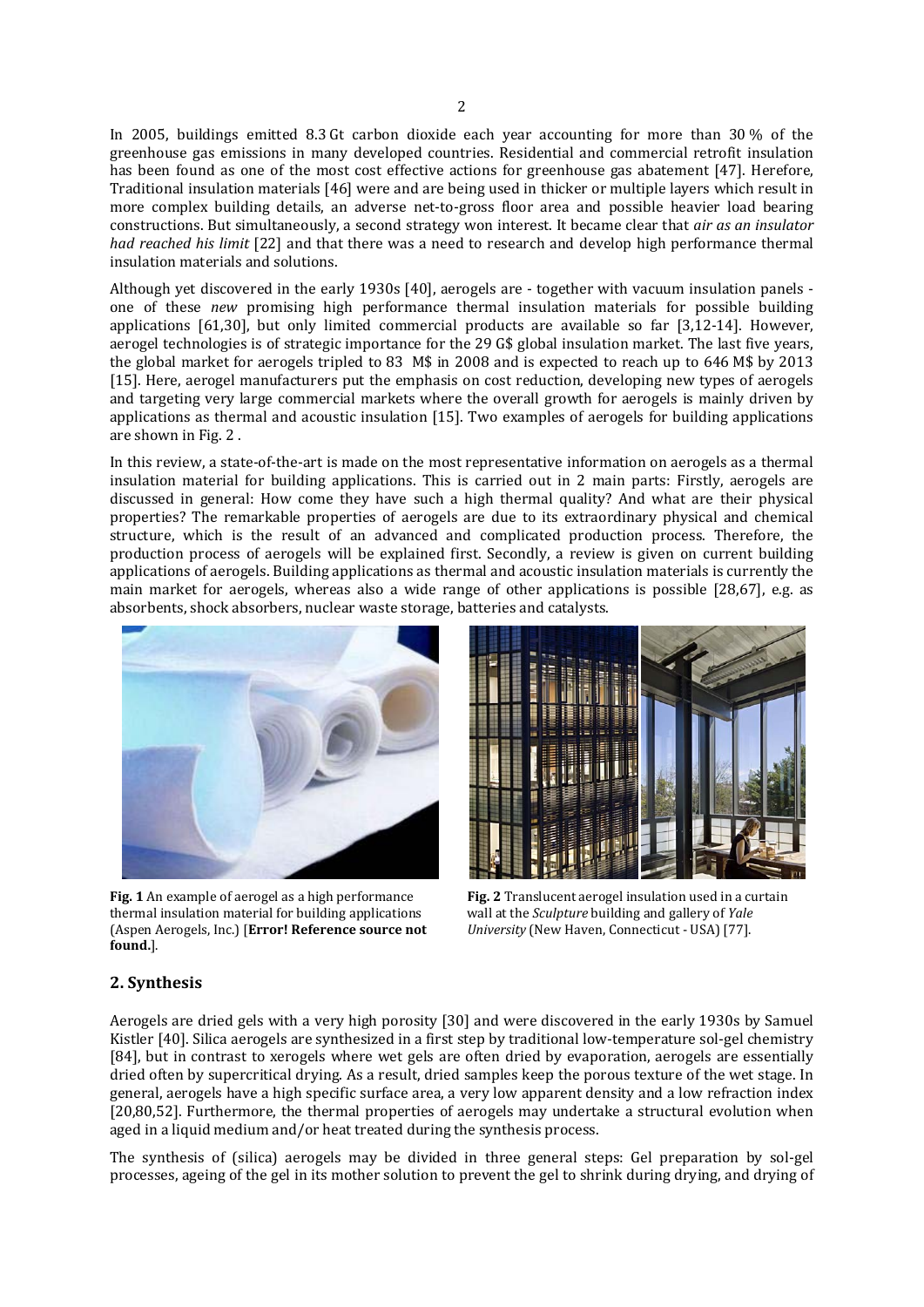the gel under special conditions to prevent the gel structure to collapse. A simplified reaction for silica aerogels, i.e. the most common type of aerogels for insulation purposes, may be presented as [51]:

$$
Si(OCH3)4 + 2 H2O \leftrightarrow SiO2 + 4 CH3OH
$$
 [1]

A detailed comprehensive review on the synthesis of silica aerogels has been written recently by Dorcheh & Abbasi [19] and it is referred to this work for a more extensive analysis of aerogel synthesis and recent developments. 

#### 2.1. Gel preparation

The sol-gel process is a process in which solid nanoparticles dispersed in a liquid agglomerate together to form a continuous three-dimensional network extending throughout the liquid. The process is extensively described by Brinker & Scherer [8]. Aerogels are essentially the solid framework of such a gel isolated from its liquid medium. For silica aerogels, nanoparticles are grown directly in a liquid.

The main precursors for silica aerogels are silicon alkoxides. Tetramethoxysilane  $Si(OCH<sub>3</sub>)<sub>4</sub>$  or TMOS [50], tetraethoxysilane Si(OC<sub>2</sub>H<sub>5</sub>)<sub>4</sub> or TEOS [73] and polyethoxydisiloxane SiO<sub>n</sub>(OC<sub>2</sub>H<sub>5</sub>)<sub>4</sub><sub>-2n</sub> or PEDS-P<sub>x</sub> [16] are most often used, where  $PEDS-P_x$  can be obtained by reacting TEOS with a substoichiometric quantity of water in an acidic alcoholic medium according to

$$
Si(OC2H5)4 + n H2O \leftrightarrow SiOn(OC2H5)4-2n + 2n C2H5OH
$$
 [2]

for *n* lower than 2. From the point of view for application as thermal insulation, the thermal conductivities of PEDS and TMOS aerogel monoliths will be found lower compared to TEOS aerogel monoliths [81], whereas high-quality transparent aerogels have been developed [75] based on TEOS. Additional solvents such as ethanol are needed too much water will yield low-porosity gels.

Hydrolysis of silicon alkoxides is performed with a catalyst, i.e. mostly acid or base catalysis, or a two-step [79] catalysis. The sol becomes a gel when the solid nanoparticles dispersed in it stick together to form a network of particles spanning the liquid. This requires that the solid nanoparticles in the liquid collide with each other and stick together. This is easy for some nanoparticles since they contain reactive surface groups that make them stick together after colliding by bonding or by electrostatic forces, whereas this may require the addition of an additive to make them stick together when colliding by bonding or by electrostatic forces. In general, acid hydrolysis and condensation results in linear or weakly branched chains and microporous structures in silica sols [38] and the resulting gelation times are generally long. On the opposite, uniform particles are easily formed in base catalysis (i.e. mostly  $NH<sub>4</sub>OH$ -based) and leads to a broader distribution of larger pores, which is less favourable for thermal insulation materials [66].

Alkoxides are described in some literature as expensive educts prohibiting mass production. A solution to the cost of alkoxides is found in the use of water glass or sodium silicate  $Na_2SiO_3$  as a cheaper raw material for silica [68] which is now used as general precursor for commercial aerogel synthesis for technical applications. Here, a silica hydrogel is generated by acidification of the aqueous sodium silicate solution with e.g. HCl or  $H_2SO_4$  [31.32].

#### 2.2. Ageing

The moment a sol reaches the gel point, the polymerizing silica species span the container containing the sol. However, the silica spine of the gel still contains a significant number of unreacted alkoxide groups. Hydrolysis and condensation may continue and sufficient time must be given for the strengthening of the silica network, enhanced by controlling the pH, concentration and water content of the covering solution [24,25,70]. 

During ageing, two different mechanism (might) affect the structure of the gel: Transport of material to the neck region and dissolution of small particles into larger ones. Common ageing procedures typically involves ethanol-siloxane mixtures [25], thus adding new monomers to the solid SiO network and increasing the degree of cross-linking. The result is a higher stiffness and strength of the resulting gel. This ageing is diffusion controlled: transport of material is unaffected by convection or mixing due to the solid silica network, while diffusion itself is affected by the thickness of the gel. As a result, the time required for each processing step increases as the thickness of the gel increases, limiting the practical production of aerogels.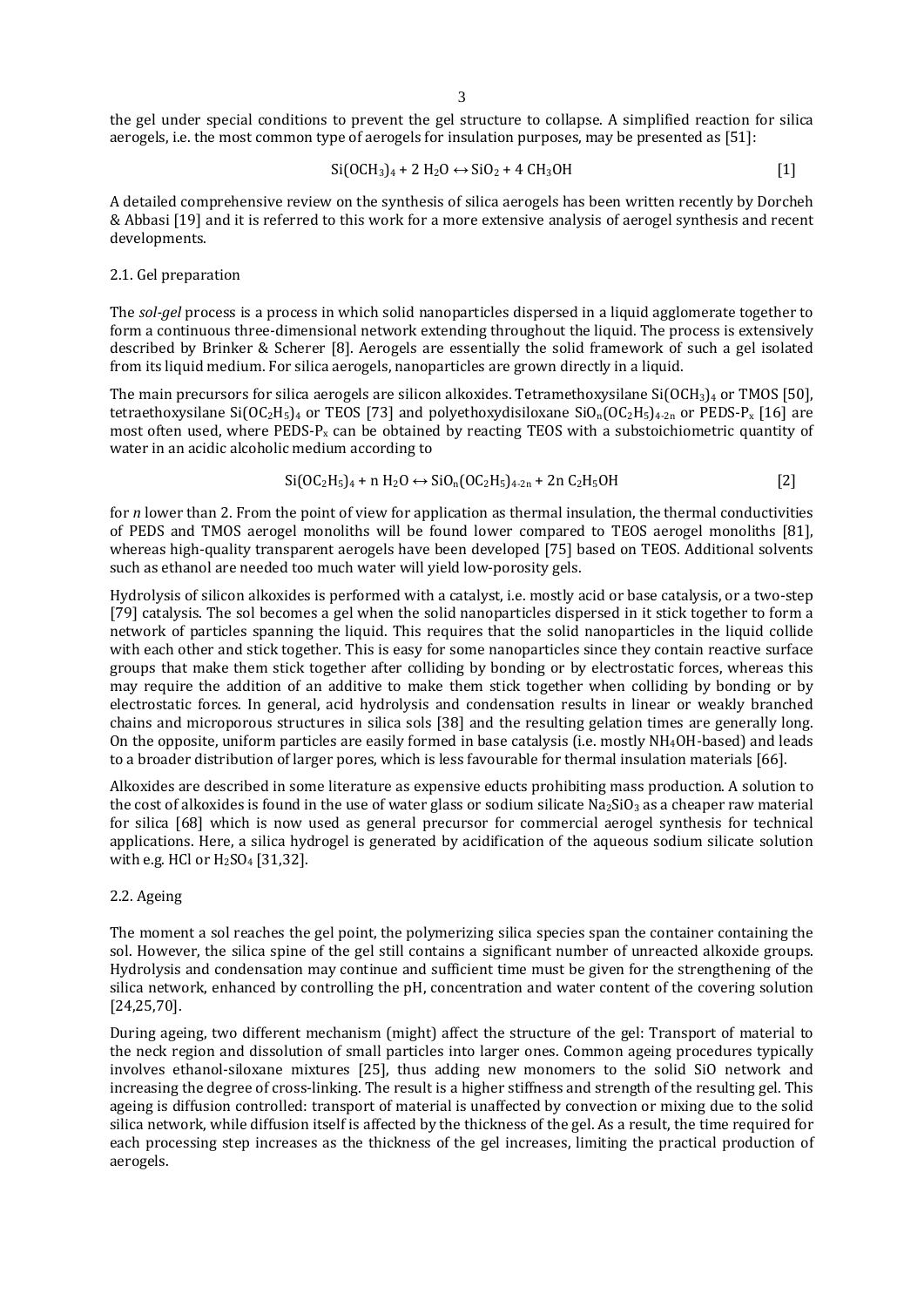After ageing the gel, all water still within the pores must be removed before drying, which can easily be achieved by washing the gel with ethanol and heptanes [25]. Any water left in the gel will not be removed by supercritical drying and will lead to an opaque and very dense aerogel.

#### 2.3. Drying

Drying of the gel is the final and most critical step in the production process of aerogels. Drying is ruled by capillary pressure (except for supercritical drying and freeze-drying), causing consequent shrinking and possible fracture due to the small pore sizes and the resulting capillary tension. As a result, two different  $\frac{1}{2}$  drying processes are most often used: Ambient pressure drying  $(APD)$ , were capillary tension can not be avoided, and supercritical drying (SCD), where the pore liquid is removed above the critical temperature  $T_{cr}$  and pressure  $P_{cr}$  to avoid capillary tension.

### *2.3.1 Supercritical drying*

Supercritical drying (SCD) is the first and most commonly used method for silica aerogels:

"Obviously, if one wishes to produce an aeroael, he must replace the liauid with air by some means in which the surface of the liquid is never permitted to recede within the gel. If a liquid is held under *pressure always greater than the vapour pressure, and the temperature is raised, it will be transformed at the critical temperature into a gas without two phases having been present at any time."* [42]

Two different SCD methods can be distinguished: High temperature supercritical drying (HTSCD) [42] and low temperature supercritical drying from carbon dioxide (LTSCD) or the Hunt Process [74]. The method of HTSCD is not relevant for aerogels for building applications, though will be described to give a complete image and allow comparison.

HTSCD is carried out in three steps: Firstly, the aged gel is placed in an autoclave filled half-way with the same solvent held in the gel's pores. The vessel is then sealed and heated slowly past the solvent's critical temperature and pressure (i.e. most-used organic solvents have a relatively high  $T_{cr}$  or 300-600 K with a  $P_{cr}$  of 30-80 atm [45]). Secondly, the fluid is isothermally depressurized. Finally, at ambient pressure, the autoclave is cooled to room temperature. In the case of silica aerogels, methanol is most frequently used as solvent for HTSCD. At its critical point (i.e.  $T_{cr}$  = 512.6 K,  $P_{cr}$  = 79.783 atm [45]), methanol can react with OH groups on the surface of the gel backbone to form  $CH_3O$  groups, which make the silica aerogels partially hydrophobic and is the reason why HTSCD silica aerogels are generally of higher quality. Furthermore, HTSCD has been found the best way to minimize shrinkage of the gel. For each possible solvent, drying pressures are known for which shrinkage of the aerogels stays below 5 % [39].

The process of LTSCD [74] is similar to that of HTSCD and is also carried out in three steps: Firstly, the aged gel is placed in an autoclave, but now filled with the saver, non-flammable liquid carbon dioxide (i.e.  $T_{cr}$  = 304.2 K, P<sub>cr</sub> = 72.786 atm [45]) at 4 to 10°C until 100 bar to replace the solvent in the pores of the gel. When all solvents are replaced, the autoclave is heated to 313 K while maintaining 100 bar. Secondly, the fluid is isothermally depressurized. Finally, at ambient pressure, the autoclave is cooled to room temperature. Also aerogels dried by LTSCD show shrinkage but, compared to HTSCD, not caused by the SCD process but by replacement of the original solvent with liquid carbon dioxide.

#### *2.3.2 Ambient pressure drying*

Ambient pressure drying (APD) is of most interest to lower the costs compared to the expensive drying processes of HTSCD or LTSCD. APD is generally carried out in two steps: Firstly, silylation of all OH groups must take place for preventing adsorption of water resulting by formation of a hydrophobic aerogels. This is carried out by replacing the present solvent with a water-free solvent and a sylilating agent (e.g. hexamethyldisilazane HMDS) [44], resulting in a replacement of H from OH groups by an alkyl such as  $CH<sub>3</sub>$ . Secondly, drying is carried out by ambient pressure evaporation [11] and consists of three steps: After a warming period, the first drying period occurs where the volume loss of the gel balances those of the evaporated liquid as free water moves continuously to the external surface by capillary forces. In the second drying period or falling rate period, diffusive vapour transport will dominate allowing liquid to escape slowly to the exterior.

## **3. Solid properties of silica aerogel**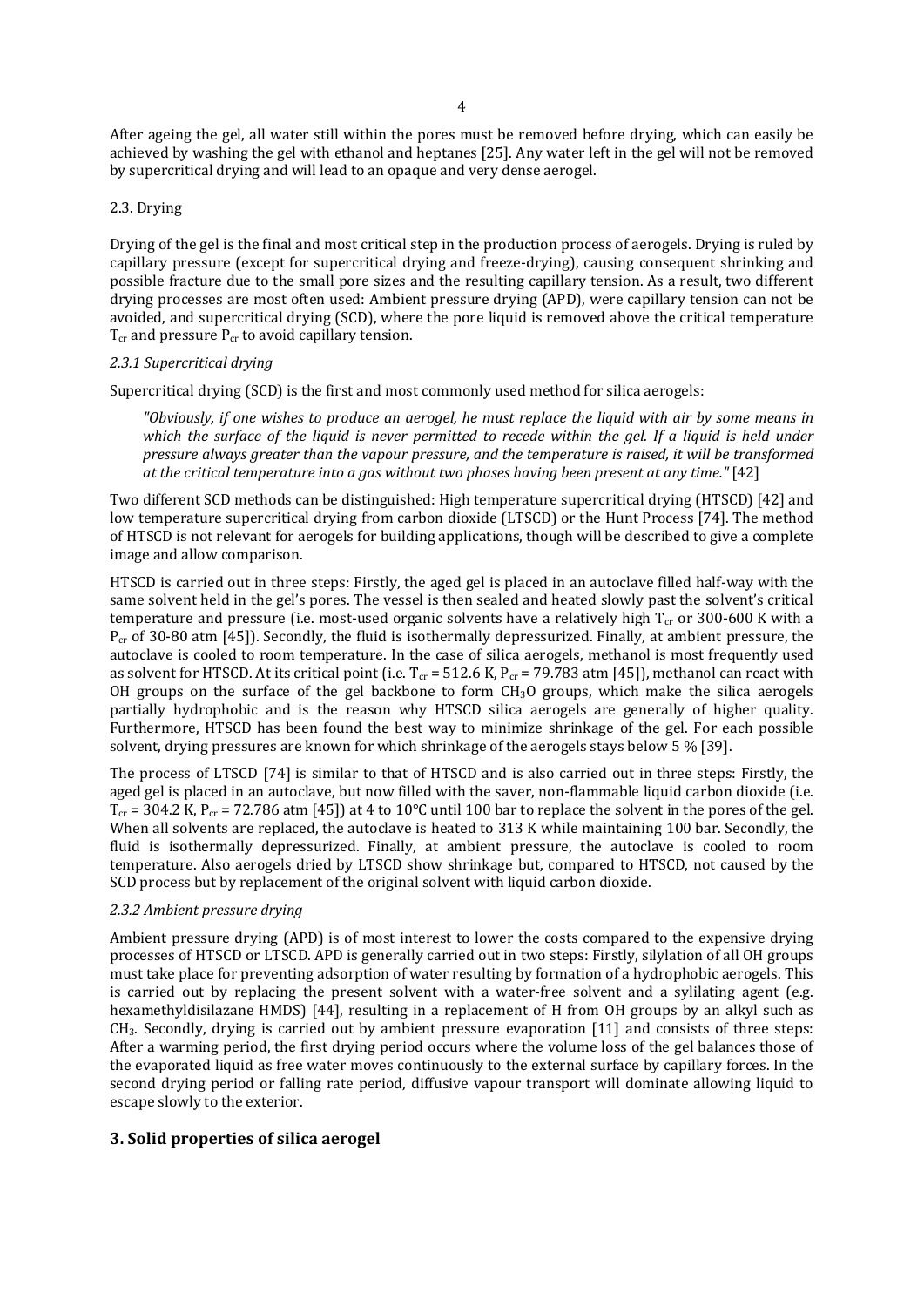The high potential of silica aerogels is due to their unusual solid material properties. Silica aerogels consist of a cross-linked internal structure of  $SiO<sub>2</sub>$  chains with a large number of air-filled pores. These pores of aerogel are very small: Pure aerogel has an average pore diameter between 10 and 100 nm [85], but silica aerogels in general will have pore sizes between 5 and 70 nm, depending on the purity and the fabrication method (see Fig.3) [10] which will take from 85 up to 99.8 % of the total aerogel volume.

Due to its extraordinary small pore sizes and high porosity, the aerogel achieves its remarkable physical, thermal, optical and acoustical properties, while on the other hand this also results in a very low mechanical strength. The high porosity makes aerogels the lightest solid material known at the moment. It has a skeleton density of approximately 2 200 kg/m<sup>3</sup>, but the high porosity can result in a bulk density as low as  $3 \text{ kg/m}^3$ , e.g. compare with the density of air of approximately 1.2 kg/m<sup>3</sup> [29]. Current aerogels for building applications have an overall density of 70 to 150 kg/m<sup>3</sup>.

Silica aerogels are also load bearing with a high compression strength up to 3 bar, but they have a very low tensile strength making the material very fragile. If not well hydrophobised, contact with water could demolish an aerogel structure because of the surface tension in the pores [33]. In this case, aerogel is often used in combination with a vacuum, where the envelope prevents water inclusion and the vacuum reduces the thermal conductivity furthermore. However, the weak tensile properties are solved for commercial aerogel insulation materials by incorporating it in a fibre matrix.

## 3.1. Thermal conductivity

Aerogels have a very low thermal conductivity  $\lambda_{\text{tot}}$  (W/(mK)) [41], resulting from as well a low solid skeleton conductivity, a low gaseous conductivity  $\lambda_g$  and a low radiative infrared transmission T<sub>IR</sub> [54]. However, an attempt to come to an overall thermal conductivity by summing all factors may be difficult. because the modes are strongly coupled, e.g. a change in the infrared absorbance will also result in a change of the solid skeleton conductivity.

The intrinsic solid thermal conductivity  $\lambda_s$  of dense silica is relatively high, but silica aerogels have only a small fraction of solid silica. Furthermore, the inner skeleton structure has many 'dead-ends' resulting in an ineffective and long tortuous path of thermal transport. A typical minimum does exist in the thermal conductivity's dependence on density for aerogels: With a density below this optimum, the pore diameter increases followed by an increase of  $\lambda_g$  (see Eqns.2-3) [27], whereas (ideally) a low mass density may also be envisioned with small pores.

The low gaseous thermal conductivity  $\lambda_g$  of aerogels in general can be explained by the Knudsen effect, expressing the gaseous conduction in a porous media as function of the air pressure and the characteristic pore size [37] (see also Fig. 3.):

$$
\lambda_g = \frac{\lambda_{g,0}}{1 + 2\beta K_n} \tag{3}
$$

where 

$$
K_n = \frac{l_{mean}}{\delta} \quad \text{and} \quad l_{mean} = \frac{k_B T}{\sqrt{2\pi d_s^2 P_g}} \tag{4}
$$

where  $K_n$  is the Knudsen number, i.e. the ratio between the mean free path  $l_{mean}$  of air molecules and the characteristic size of pores  $\delta$  (e.g. pore diameter), where  $d_g$  is the diameter of the gas molecules,  $k_B$  the Boltzmann constant, T the temperature,  $P_g$  the gas pressure and  $\beta$  a constant between 1.5 and 2.0 characterising the efficiency of energy transfer when gas molecules hit the solid structure of the material. The constant  $\beta$  depends on the gas type, the solid material and the temperature.

Silica aerogels have both an intrinsic low characteristic pore size  $\delta$  and a very high porosity. As a result, the gaseous thermal conductivity will have large influence on the overall thermal conductivity of aerogels, but will at the same time be strongly reduced at ambient pressure due to the Knudsen effect. The gaseous thermal conductivity can be further reduced  $(i)$  by filling the aerogel with a low-conductive gas (e.g. noble gases), (ii) by decreasing the maximum pore size or (iii) by applying a vacuum on the aerogel. Hereby, an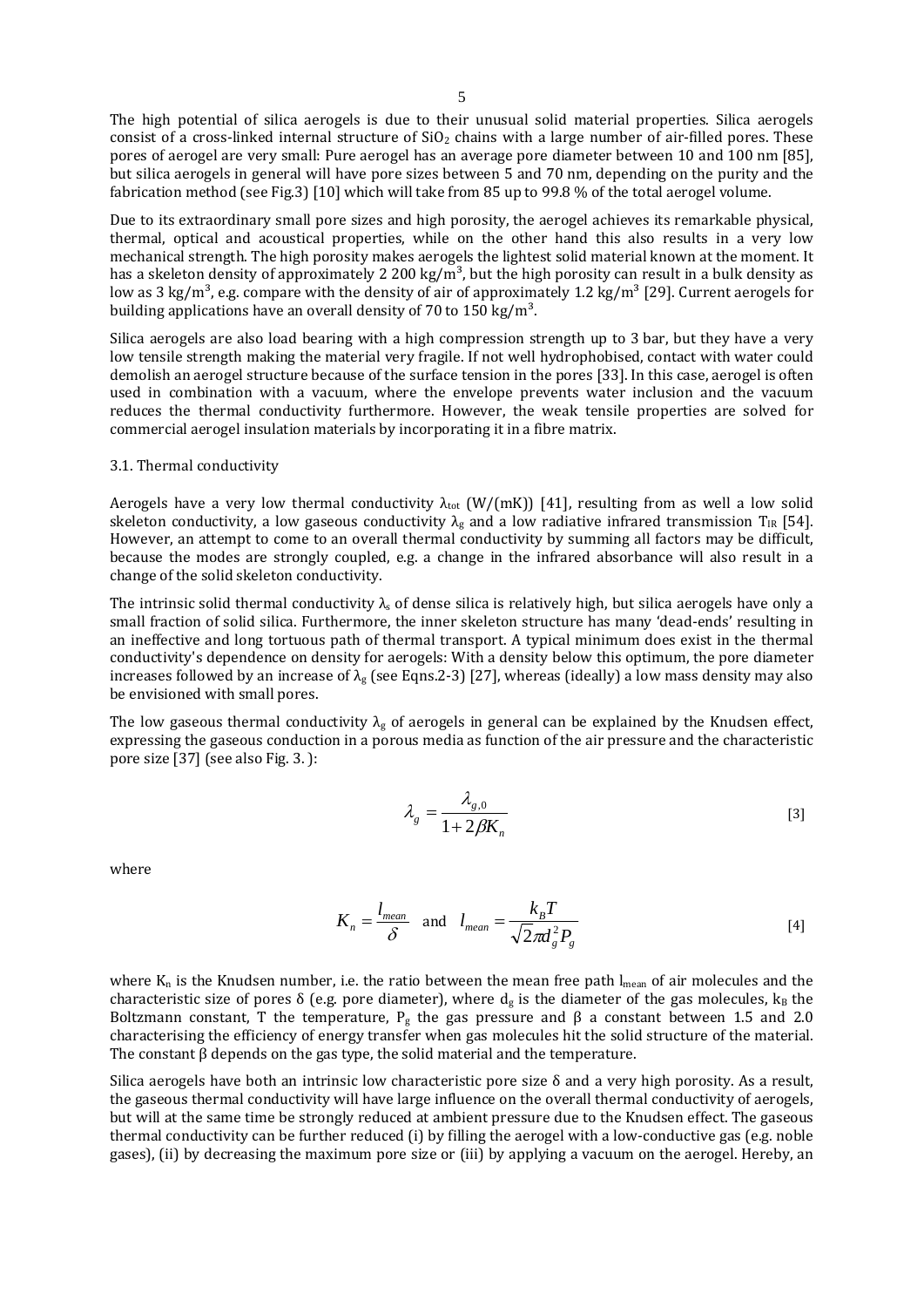overall thermal conductivity of  $8 \text{ mW}/(\text{mK})$  can be reached for silica aerogels by applying a pressure of 50 mbar or less, if no further attempts are made to decrease the radiation transfer [29,69,83].

Silica aerogels are reasonable transparent in the infrared spectrum (see Fig.4). The radiative transfer will become a dominant factor of the thermal conductivity at high temperatures, i.e. above  $200^{\circ}$ C, but will represent no problem at low temperatures. Furthermore, the radiative transfer can be suppressed by adding an additional component such as carbon black to the aerogel, i.e. before or after the critical drying, that either absorbs or scatters infrared radiation. In this way, the overall thermal conductivity at ambient pressure can be decreased to a value of  $13.5$  mW/(mK) at ambient pressure and to  $4$  mW/(mK) at a pressure of 50 mbar or less, whereas state-of-the-art commercially available aerogel insulation for building purposes has a thermal conductivity between 13.1 and 13.6 mW/(mK) at ambient temperature [1] and very little affected up till a temperature of 200°C.



**Fig.** 3. [left] The thermal conductivity of air as a function of the air pressure and the average pore diameter of the medium. The small pore size of aerogel reduces the gaseous conductivity even at the atmospheric pressure of 1 000 mbar (redrawn from [65]). [right] Pore size distribution of silica aerogels prepared from industrial silicon derivative polyethoxydisiloxanes E-40 [17].

#### 3.2. Optical properties

Silica aerogels have interesting optical properties. In Fig.4, one can notice the high transmittance of radiation within the range of visible light (i.e. radiation with a wavelength between 380 and 780 nm). Monolith translucent silica aerogel in a 10 mm thick packed bed has a solar transmittance  $T_{SOL}$  of 0.88 [58]. Heat treatment of the aerogels can increase their transparency further, i.e. currently by up to  $6\%$ [33], because of water desorption and burning of organic components. The optical properties can be influenced furthermore by parameters of the sol-gel process, i.e. by selecting optimal synthesis parameters [54].

Light reflected by (silica) aerogels appears bluish and transmitted light appears slightly reddened. This scattering of the light can be explained by bulk- or Rayleigh scattering and by exterior surface scattering. Rayleigh scattering is caused by the interaction with inhomogeneities in solids, liquids or gases such as dust particles in the atmosphere, and becomes more effective when the size of the particles is similar to the wavelength of the incident light. The presence of a certain number of pores within this range in aerogels can act as so-called 'scattering centres'. The efficiency of scattering will depend on the size of the scattering centres, while different wavelengths of radiation will scatter with different magnitudes.

Silica aerogels can also have a high transparency in the infrared spectrum, i.e. a  $T_{IR}$  of 0.85. This transparency increases the overall thermal conductivity of silica aerogels, especially at higher temperatures. If transparency is not desired, the direct-hemispherical transmission in the visible range can be strongly reduced with up to 50 % by adding only a few yol% isopropanol [56] or other opacifiers to the aerogel.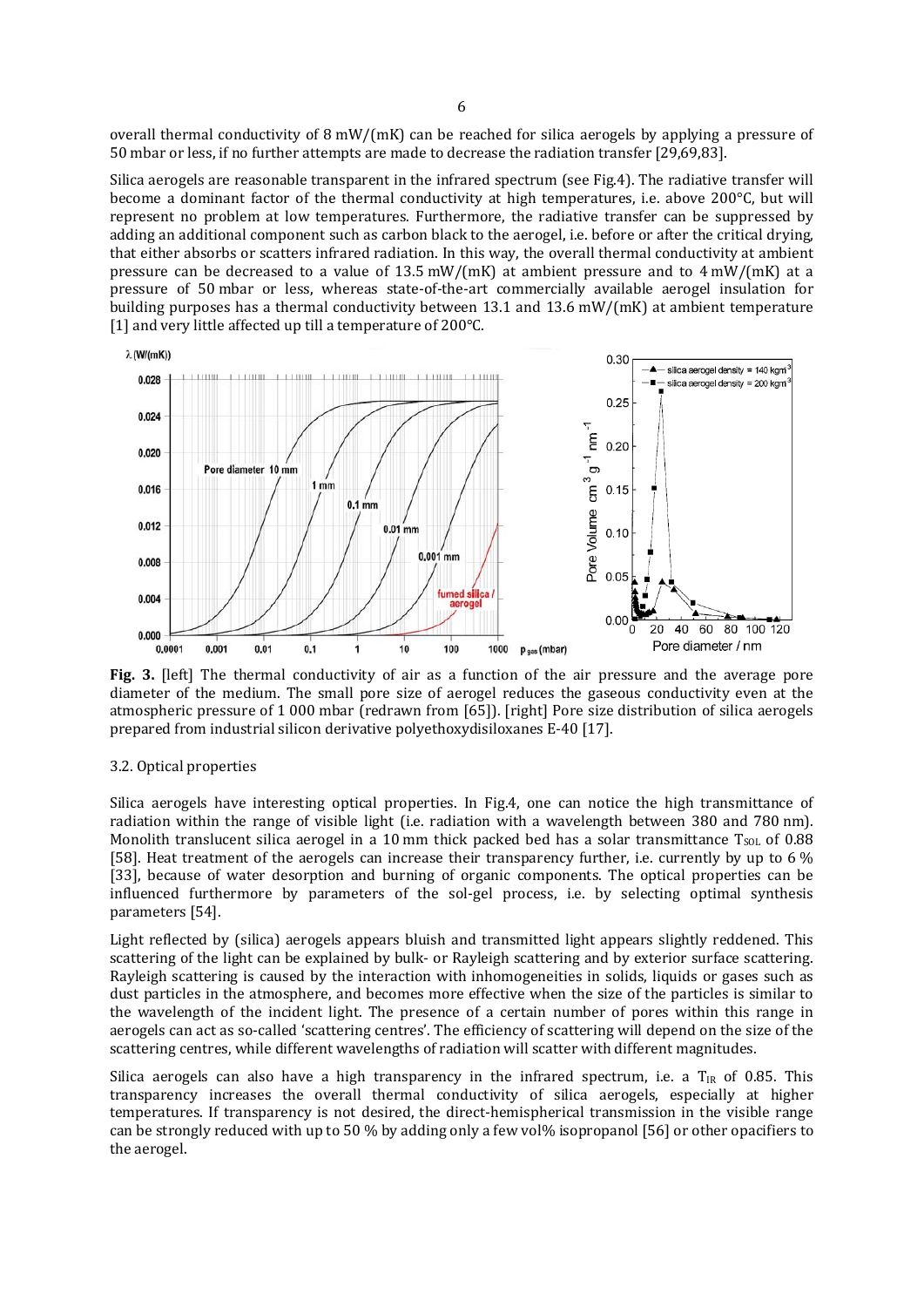

**Fig.** 4 The transmittance of a silica aerogel in the ultraviolet, visible and near infrared spectrum (left) and the infrared spectrum (right) showing IR-bans of alcohol at  $3200-3600 \text{ cm}^{-1}$ , of carbonyl at  $1690-$ 1760 cm $^{-1}$  and of carboxyl between 1080-1300 cm $^{-1}$  [54].

## 3.3. Acoustic properties

Monolith silica aerogels have a lower speed of sound than air. Sound velocities down to  $40 \text{ m/s}$  have been measured [21], whereas (non-monolith) commercial products claim to have a sound velocity of  $\sim$ 100 m/s through the structure [4]. Granular aerogels are exceptional reflectors of audible sound, making excellent barrier materials [18,23]. By combining multiple layers with different granular sizes, average attenuations of -60 dB has been found for a total thickness of only 7 cm [60].

#### 3.4. Safety aspects and fire behaviour

Aerogel insulation sheets suffer from dust production. As most of the commercial aerogel insulation products consist of complete amorphous (and thus  $0\%$  crystalline) silica, exposure limits in the range of  $5 \text{ mg/m}^3$  for respirable dust count in the US OSHA. However, the International Agency for Research on Cancer (IARC) considers synthetic amorphous silica to be not classifiable as to its carcinogenicity to humans (i.e. group 3). No evidence of silicosis has been found from epidemiological studies of workers with long-term exposure to synthetic silica, whereas studies of various animal species show that amorphous silica can be completely cleared from the lungs [48,82].

Monolith silica aerogels consists of  $SiO<sub>2</sub>$  with a -CH<sub>3</sub> treated surface for hydrophobisation. They are generally non-flammable and non-reactive. Also commercial products containing silica aerogels are considered to have the same properties [71]. Even more, aerogel insulation is used as fire-protecting material [1,55] where the PET fibers generally used for reinforcement are replaced [2].

# **4. Building applications of aerogels**

Silica aerogels are an innovative alternative to traditional insulation due to their high thermal performance, although the costs of the material remain high for cost-sensitive industries such as the building industry. Research is continuing to improve the insulation performance and lowering the production costs of aerogels.

Presently, two different groups of building applications can be noticed for aerogel insulation: (i) Insulation materials which only use the high thermal performance of silica aerogels and (ii) granular aerogel-based translucent insulation materials or (iii) transparent monolithic aerogel. Two examples of translucent aerogel insulation applied over large areas in new buildings for daylighting purposes are depicted in Fig. 5 [35]. Aerogel insulation applied as retrofitting of an old brick building is shown in Fig. 6., which in another example also shows a timber wall with aerogel insulated studs (top floor), demonstrating by infrared thermography the thermal bridge differences to the non-aerogel insulated studs (ground floor) in the same building.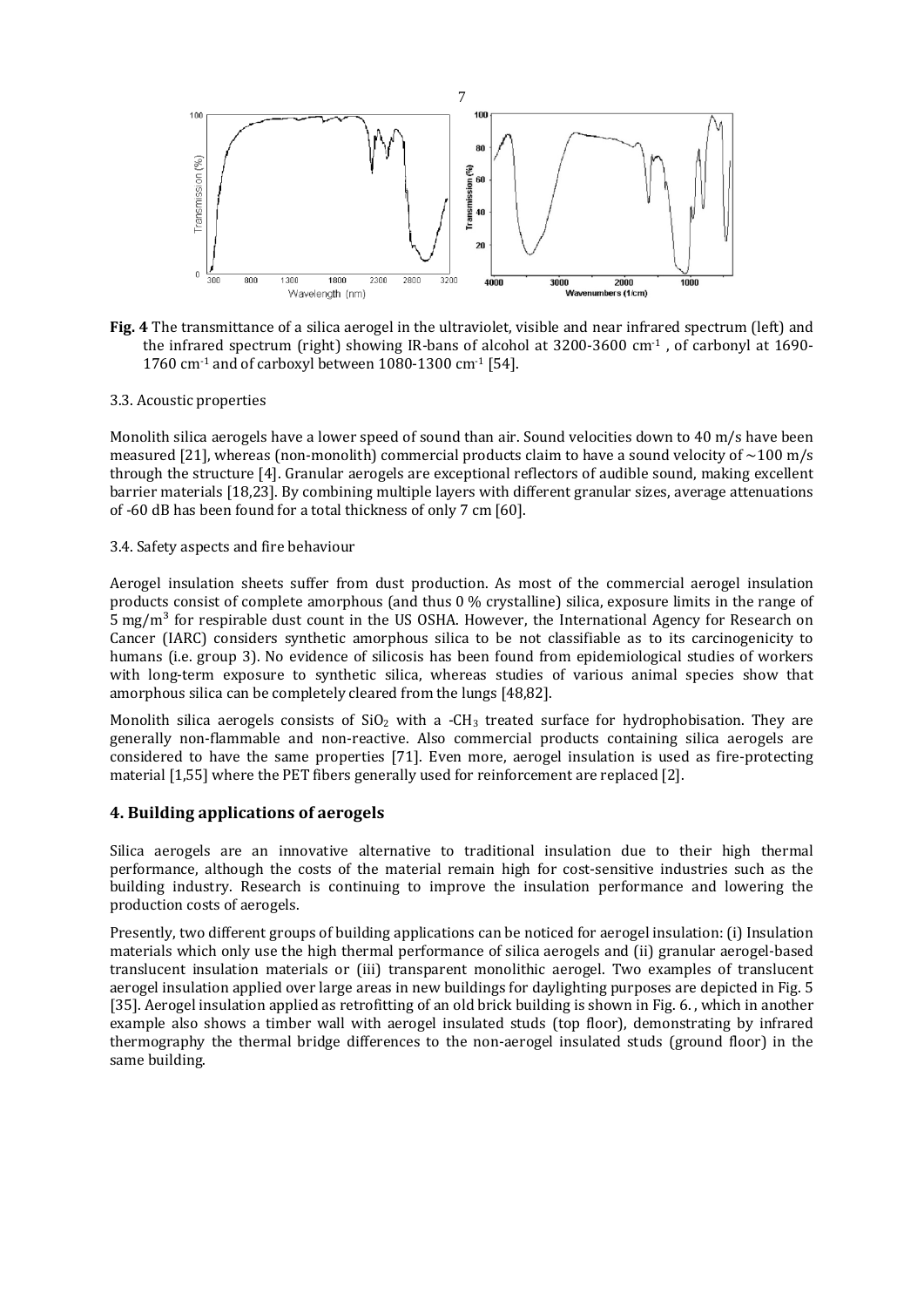

**Fig.** 5 Two examples of translucent aerogel insulation as a high performance thermal insulation solution for daylighting [35].



- **Fig.** 6. [left] Aspen aerogel insulation for retrofitting of an old brick dwelling and [right] a thermographic image of a timber wall where the studs of the top floor are insulated with a thin layer of aerogel insulation whereas the ground floor is not  $[3]$ .
- 4.1. Opaque aerogel insulation materials

Currently, an aerogel based insulation material is developed called Spaceloft® by *Aspen Aerogels, Inc.* (Northborough, MA, US) [71]. Spaceloft® is a flexible aerogel blanket currently available in thicknesses of 10 mm and has a thermal conductivity of 13.1 mW/(mK) at 273 K, 2 to 2.5 times lower than traditional thermal insulation materials. Interesting is also the preparation procedure for the aerogel in [18]. Whereas monolith silica aerogels are very fragile, *Aspen* aerogel insulation products are textile-like blankets. The aerogel composite may be prepared by adding fibres or a fibrous matrix to a pre-gel mixture containing gel precursors, whereafter the gel can be dried. The product may be used to reduce the thermal bridges due to studs in wood-frame or steel-frame building envelopes [43]. The current cost the product is in the range of  $25 \text{ E/m}^2$  or  $4000 \text{ s/m}^3$  (November 2008), whereas the material cost of a conventional insulation material is about 10 times lower for the same thermal resistance. Nevertheless, wherever space is an important topic, aerogel may be an option to be considered.

The aerogel insulation material consists of amorphous silica instead of crystalline silica, reducing possible health risks at exposure.

Another aerogel-based insulation material is developed for pipe insulation called Nanogel® Compression Pack™ by *Cabot Aerogel* (Massachusettes, USA) [12] with a thermal conductivity 'half the value of that from polyurethane' or  $14 \text{ mW/(mK)}$ . The product can be 'activated' whereafter it will expand to fill all gaps. The product is at the moment only available for pipe insulation and delivered as a normal flat blanket, while no performance durability over time is assured by the manufacturer.

4.2. Translucent aerogel insulation materials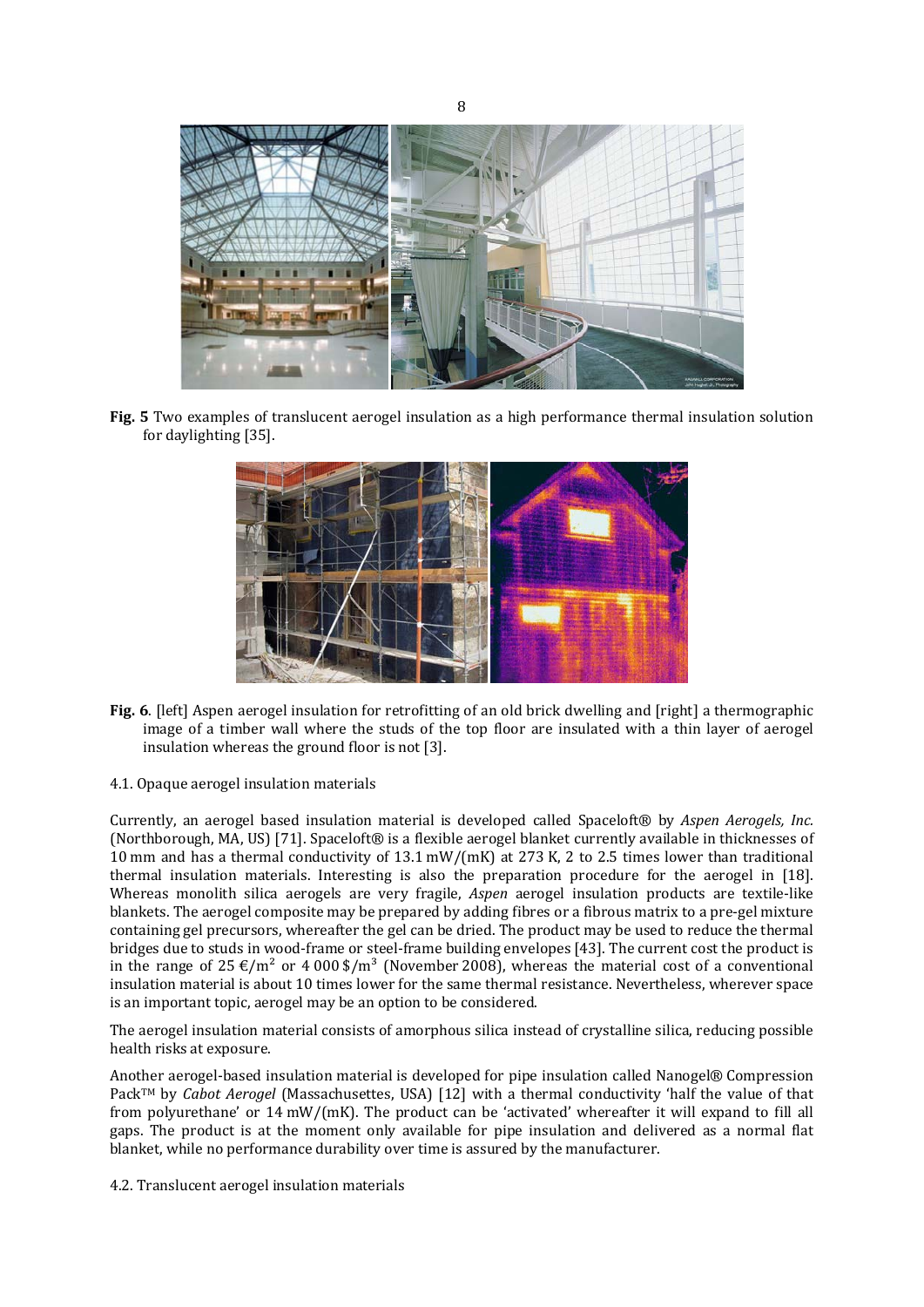Aerogel is especially very interesting as a translucent or transparent insulation material [36,83] because of its combination of a low thermal conductivity and a high transmittance of daylight and solar energy. Within this purpose, research has been conducted in the last decade on the development of highly insulating windows based on granular aerogel and monolithic aerogel, e.g. [63,64].

A granular aerogel based window was developed by *ZAE Bayern* (Germany) [57-59,83]. Here, two types of granular aerogel are used in prototype windows: Semi transparent spheres with a solar transmittance  $T_{SOL}$  of 0.53 for a 10 mm packed bed and highly translucent granulates with a  $T_{SOL}$  of 0.88. This granular aerogel is stacked in a 16 mm wide polymethylmethacrylate (PMMA) double skin-sheet, between two gaps (i.e. of either 12 or 16 mm in width and respectively filled with krypton or argon) and glass panes (see Fig.5 [left]). Based on this principle, three different high performance thermal insulation solutions have been developed: 

- *i.* A daylighting system was developed by applying two low-e coatings with an emissivity  $\epsilon$  of 0.08 onto the glass panes. A visual directional-hemispherical transmittance  $T_{VIS}$  between 0.24 and 0.54 and a total T<sub>SOL</sub> between 0.33 and 0.45 were achieved, while the complete system had an U-value between 0.44 and 0.56 W/( $m^2K$ ).
- *ii.* A sun protecting system was developed by applying two low-e coatings with an  $\epsilon$  of 0.03 onto the glass panes. Here, a T<sub>VIS</sub> between 0.19 and 0.38 and a T<sub>SOL</sub> between 0.17 and 0.23 were obtained, while the complete system had a U-value between 0.37 and 0.47 W/( $m<sup>2</sup>K$ ).
- *iii.* An evacuated solar collector has been proposed, stacking a heat exchanger between a layer of aerogel and a layer of fumed silica and two glass panes.

A monolithic aerogel-based window was developed by the *HILIT*<sup>+</sup> project of the European Union. This window is developed in combination with the technology of vacuum glazing by applying a pressure between 1 and 10 mbar . An overall heat loss coefficient  $U_{window}$  of 0.66 W/(m<sup>2</sup>K) and a  $T_{SOL}$  of more than 0.85 were measured for an evacuated glazing with 13.5 mm thick aerogel, while the noise reduction of the glazing was measured to be 33 dB [34]. Increasing the aerogel thickness to 20.0 mm will lower the U-value further more to approximately  $0.5 W/(m^2 K)$ , while the solar transmittance will still stay above 0.75 [64]. Simulations have been done on the window based on Danish climate conditions, and an energy saving of 19 and 34 % respectively for 13.5 and 20 mm have been found replacing triple glazed argon-filled glazing for a house built according to the Danish standard and for a house insulated to the passive house standard. However, scattering becomes strongly visible if the aerogel window is exposed to direct sunlight, making the present quality of aerogel most suitable for north face windows and for daylight components in general. 

At the present, two commercial types of such aerogel-based daylight systems, i.e. Scoba-lit and Okagel windows, are developed and manufactured by Okalux, resp Scobalit where-fore the aerogel is produced by Cabot Aerogel under the name NanogelTM and Okagel®  $[13,14]$ . The aerogel product has a thermal conductivity of  $18 \text{ mW/(mK)}$  and the fabricator offers skylights with a heat transmittance coefficient between 0.6 and 0.3  $W/(m^2K)$  for layers of 30 and 60 mm Okagel® respectively. The visible light transmission  $T_{vis}$  is 0.40 and the sound reduction is 52 dB.



**Fig. 7** Cross-section through the granular aerogel based glazing, consisting of two glass panels with a lowe coating on the inside, two gaps and an aerogel-filled PMMA double-skin-sheet [left] [59] and crosssection of the monolithic aerogel based evacuated glazing [right] [33].

## **5. Other high performance thermal insulation materials and solutions**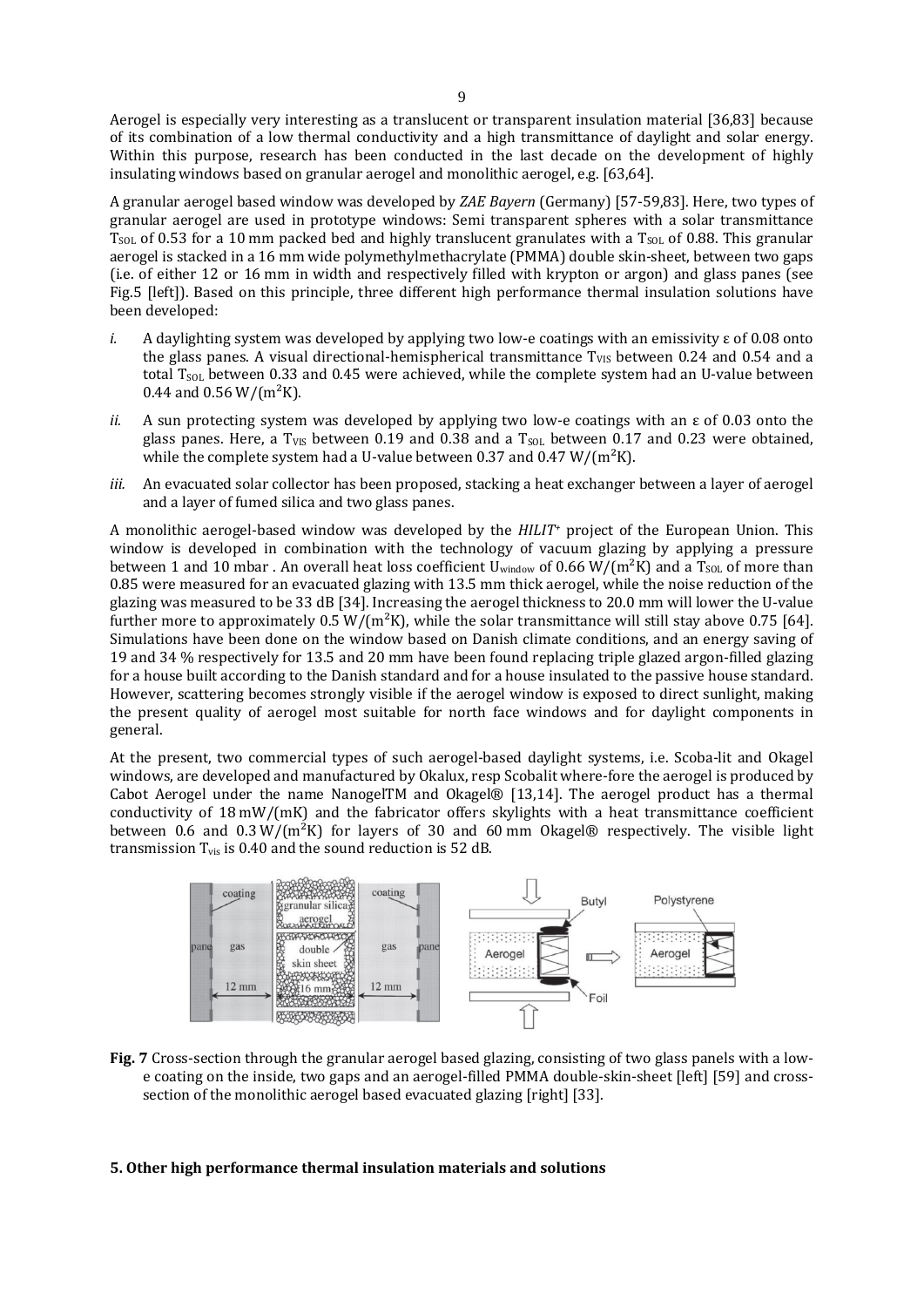Other state-of-the-art high performance thermal insulation materials or solutions do exist. In principle close to aerogels, is the technology of vacuum insulated panels (VIPs) [5,9,65] among others. Such VIPs apply a vacuum to a material, i.e. mainly fumed silica, in order to drastically reduce the gaseous thermal conductivity. Although an air-tight metal or metallized (thus highly thermal conducting) envelope is necessary to maintain the applied vacuum, centre-of-panel thermal conductivities of  $4 \text{ mW}/(\text{mK})$  [78] are achieved for VIPs in pristine conditions. Envelope-related aspects as well as ageing raises the overall thermal conductivity to a range of 7 to 10 mW/(mK) [5,7]. Compared to aerogels, VIPs have advantages and disadvantages for possible building applications. In general, VIPs obtain a much lower thermal conductivity and as a result can strongly reduce the applied thickness of the thermal insulation material, but the thermal conductivity of VIPs will increase through time due to intake of air and moisture. Even more, damageing the envelope will increase the VIPs overall thermal conductivity to that of fumed silica, i.e.  $20 \text{ mW/(mK)}$ , far above the thermal conductivity of silica aerogels. Furthermore, VIPs can not be adapted or cut at the building site.

Also gas-filled panels  $(GFPs)$  [6] could been seen as a another state–of–the–art thermal insulation materials. However, no commercial products for building applications do yet exist and their effectiveness may be questioned.

## **6. Conclusions**

Aerogel is one of the most if not the most promising thermal insulation material of the last decades. If one can be able to manufacture aerogel for a fraction of the current economic and environmental cost, aerogel insulation may become a decent alternative to current traditional building insulation materials combining the benefit of most traditional building insulation materials - i.e. a robust bulk material - with a thermal conductivity 2 to 2.5 times lower than that of conventional mineral wool. The high potential for aerogels may be especially found in its translucency and possible transparency, as the aerogels may provide large energy savings in future windows and skylights.

## **Acknowledgements**

This work has been supported by the Research Council of Norway, AF Gruppen, Glava, Hunton Fiber as, Icopal, Isola, Jackon, maxit, Moelven ByggModul, Rambøll, Skanska, Statsbygg and Takprodusentenes forskningsgruppe through the SINTEF/NTNU research project "Robust Envelope Construction Details for Buildings of the 21st Century" (ROBUST).

## **References**

- 1. *Aerogel provides thermal insulation and fire protection for airplane firewall.* Retrieved November 7, 2009, from http://www.aerogel.com/markets/Case\_Study\_Plane\_web.pdf.
- 2. *Pyrogel XTF ‐ Flexible industrial insulation for high‐temperature applications*. Retrieved November 7, 2009, from http://www.aerogel.com/products/pdf/Pyrogel\_XTF\_DS.pdf.
- 3. Aspen aerogels (2010). Retrieved from http://www.aerogel.com/markets/building.html, September 29, 2010.
- 4. Aspen aerogels (2010). Retrieved from http://www.aerogel.com/features/morphology.html, October 31, 2010.
- 5. Baetens, R., Jelle, B.P., Thue, J.V., Tenpierik, M.J., Grynning, S., Uvsløkk, S. & Gustavsen, A. (2009). Vacuum insulation panels for building applications: A review and beyond. *Energy and Buildings* **42**(2), 147‐172.
- 6. Baetens, R., Jelle, B.P., Gustavsen, A. & Grynning, S. (2010) Gas-filled panels for building applications: A state‐of‐the‐art review. *Energy and Buildings* **42**(11), 1969‐1975.
- 7. Baetens, R., Jelle, B.P., Gustavsen, A. & Roels, R. (2010) Long-term thermal performance of vacuum insulation panels by dynamic climate simulations. In: proceedings of *1st Central European Symposium on Building Physics*, September 13‐15, Cracow, A7‐13.
- 8. Brinker, C.J. & Scherer, C.W. (1990). *Sol‐Gel Science: the physics and chemistry of sol‐gel processing*. Boston: Academic Press.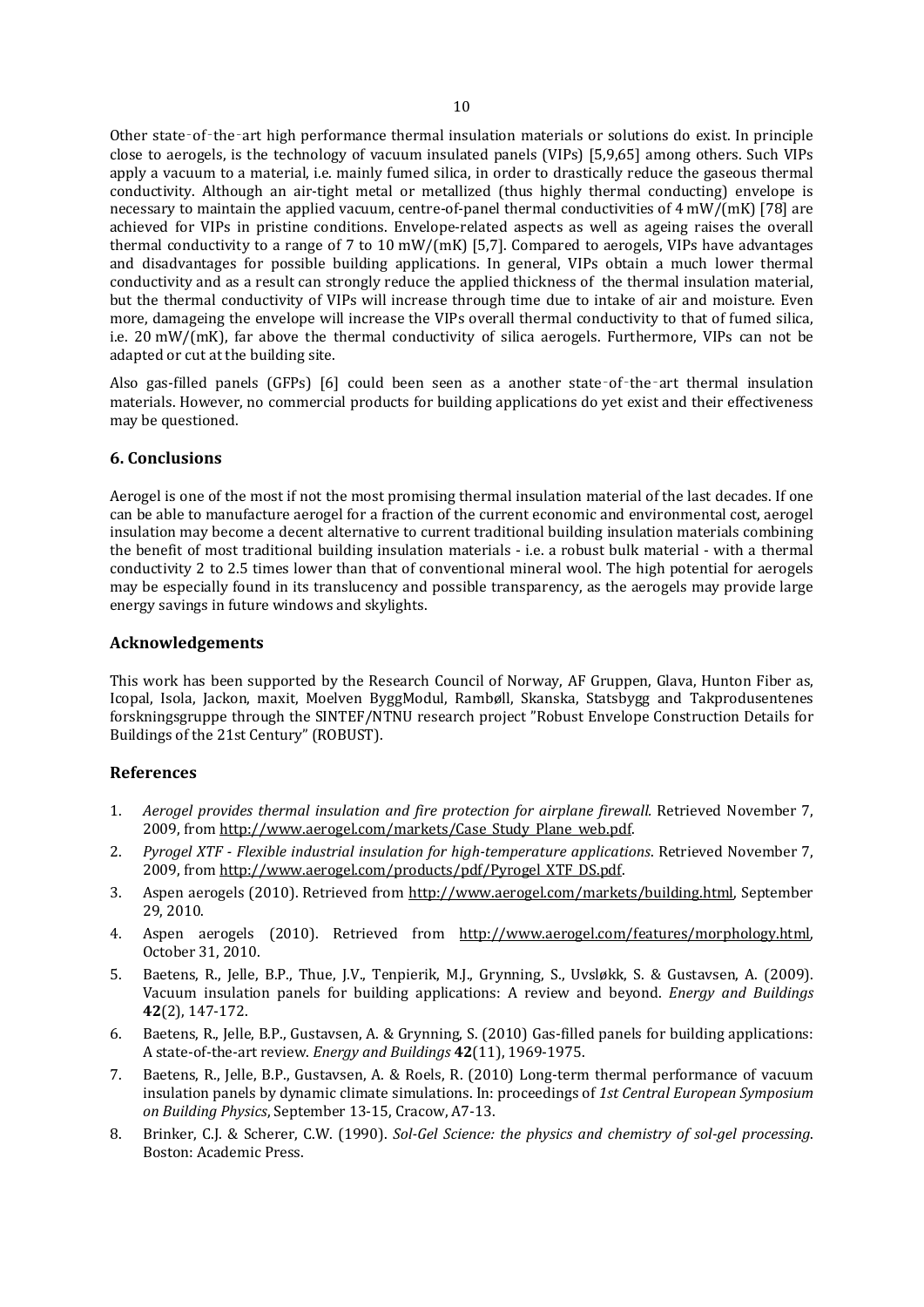- 9. Binz, A., Moosmann, A., Steinke, G., Schonhardt, U., Fregnan, F., Simmler, H., Brunner, S., Ghazi, K., Bundi, R., Heinemann, U., Schwab, H., Cauberg, J.J.M., Tenpierik, M.J., Johannesson, G., Thorsell, T., Erb, M. & Nussbaumer, B. (2005). *Vacuum Insulation in the Building Sector. Systems and Applications (Subtask B)*, final report for the IEA/ECBCS Annex 39 HiPTI-project (High Performance Thermal Insulation for buildings and building systems)
- 10. van Bommel, M.J., den Engelsen, C.W. & van Miltenburg, J.C. (1997). A Thermoporometry Study of Fumed Silica / Aerogel Composites. *Journal of Porous Materials* **4**, 143‐150.
- 11. Brinker, C.J. & Scherer, G.W. (1990). The physics and chemistry of sol-gel processing. Academic Press: New York.
- 12. Cabot Aerogel (2008a). *Nanogel® Compression PackTM for pipe-in-pipe systems*. Retrieved November 19, 2008, from http://w1.cabot-corp.com/.
- 13. Cabot Aerogel (2008b). *NanogelTM Translucent Aerogel ‐ The Benefits of Utilizing Nanogel® Translucent Aerogel*. Retrieved November 19, 2008, from http://w1.cabot‐corp.com/ .
- 14. Cabot Aerogel (2008c). *Nanogel® aerogel and the Okagel® insulating glass offer better light diffusion and thermal insulation*. Retrieved November 19, 2008, from http://w1.cabot-corp.com/.
- 15. Cagliardi, M. (2009). *Aerogels*. Report AVM052B, June 2009, BCC Research.
- 16. Chao, X., Jun, S. & Bin, Z. (2008). Ultralow density silica aerogels prepared with PEDS. *Journal of Non*-*Crystalline Solids* **355**, 492‐495.
- 17. Deng, Z., Wang, J., Wei, J., Shen, J., Zhou, B. and Chen, L. (2000). Physical properties of silica aerogels with polyehoxydisiloxanes. *Journal of Sol-Gel and Technology* 19, 677-680.
- 18. Donovan, R. (2004). *Aerogel insulation blankets for shipboard noise suppression. Navy SBIR FY2004.3.*
- 19. Dorcheh, A.S. & Abbasi, H. (2008). Silica aerogel; synthesis, properties and characterization. *Journal of materials processing technology* **199**, 10‐26.
- 20. Ehrburger-Dolle, F., Dallamo, J., Pajonk, G.M. & Elaloui, E. (1994). Characterization of the microporosity and surface area of silica aerogels. *Studies in Surface Science and Catalysis* **87**, 715‐724.
- 21. Forest, L., Gibiat, V. & Hooley, A. (2001). Impedance matching and acoustic absorption in granular layers of silica aerogels. *Journal of Non‐Crystalline Solids* **285**, 230‐235.
- 22. Fricke, J. & Emmerling, A. (1992). Aerogels Preparation, properties, applications. *Structure and Bonding* **77**, 37‐87.
- 23. Gibiat, V., Lefeuvre, O., Woigniert, T., Pelous, J. & Phalippou, J. (1995). Acoustic properties and potential applications of silica aerogels. *Journal of Non‐Crystalline Solids* **186**, 244‐255.
- 24. Hæreid, S., Dahle, M., Lima, S. & Einarsrud, M.-A. (1995). Section 2. Drying methodologies and sintering. Preparation and properties of monolithic silica aerogels from TEOS-based alcogels aged in silane solutions. *Journal of Non-Crystalline Solids* 186, 96-103.
- 25. Hæreid, S., Nilsen, F. & Einarsrud, M.-A. (1996). Properties of silica aerogel aged in TEOS. *Journal of Non‐Crystalline Solids* **204**, 228‐234.
- 26. Hostler, S.R., Abramson, A.R., Gawryla, M.D., Bandi, S.A. & Schiraldi, D.A. (2008). Thermal conductivity of clay‐based aerogel. *International journal of Heat and Mass Transfer* **52**, 665‐669.
- 27. Hrubesh, L.W. & Pekala, R.W. (1994). Thermal properties of organic and inorganic aerogels. *Journal of Materials Research* **9**, 731‐738.
- 28. Hrubesh, L.W. (1998). Section 8. Applications. Aerogel Applications. *Journal of Non-Crystalline Solids* **225**, 335‐342.
- 29. Hunt, A.J., Jantzen, C.A., Cao, W. (1991). Aerogel A high performance insulating material at 0.1 bar. In: Graves, R.S. & Wysocki, D.C. (eds.), *ASTM STP 1116, Insulation Materials: Testing and Application,* 2nd *Volume*, proceedings of the Symposia for Committee 16 on Insulation Materials (pp.455-463), Gatlinburg, October 10-12.
- 30. Hüsing, N. & Schubert, U. (1998). Aerogels airy materials: Chemistry, structure and properties. *Angewandte Chemie International Edition* 37(2), 22‐45.
- 31. Jansen RM, Kessler B, Wonner J, Zimmermann A (1998). *Method for the subcritical drying of aerogels*. United State Patent number 5811031.
- 32. Jansen RM, Zimmermann A (1997). *Process for the preparation of xerogels*. United States Patent number 5647962.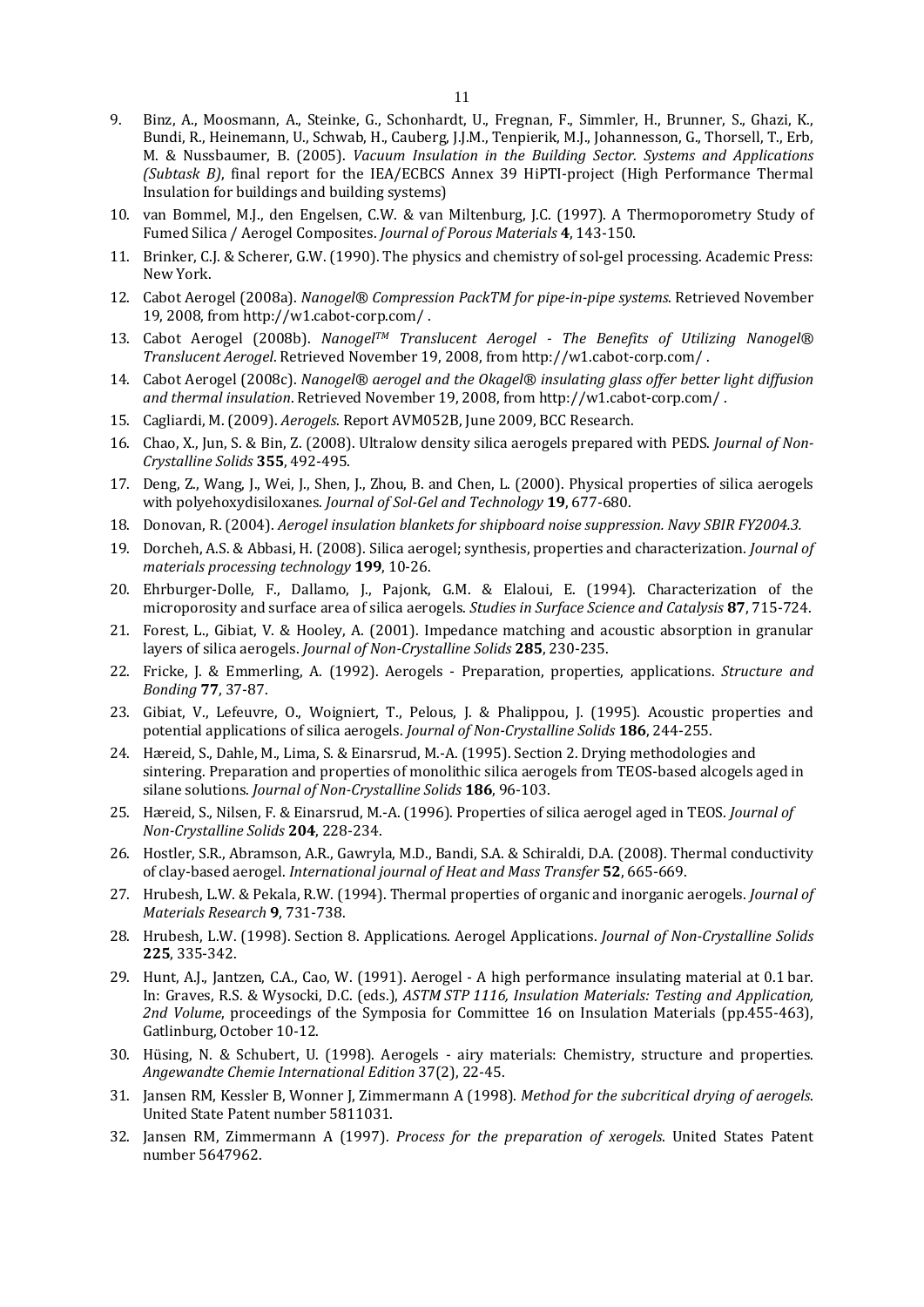- 33. Jensen, K.I., Schultz, J.M. & Kristiansen, F.H. (2004). Development of windows based on highly insulating aerogel glazings. *Journal of Non‐Crystalline Solids* **350**, 351‐357.
- 34. Jensen, K.I. & Schultz, J.M. (2007). Transparent aerogel Windows results from an EU FP5 project. In: Beck, A. et al. (eds.), proceedings of the 8th International Vacuum Insulation Symposium (pp.1-8), ZAEBayern/UniWue, Würzburg, September 18-19, 2007.
- 35. Kallwall (2010). KALWALL High-performance translucent building systems. Retrieved from http://www.kalwall.com/custom.htm, September 29, 2010.
- 36. Kaushika, N.D. & Sumathy, K. (2003). Solar transparent insulation materials: a review. *Renewable and Sustainable Energy Reviews* **7**, 317‐351.
- 37. Kennard, E.H. (1938). *Kinetic theory of Gases, with an introduction to Statistical Mechanics*. New York: Mc‐Graw‐Hill.
- 38. Kirkbir, F., Murata, H., Meyers, D., Ray Chaudhuri, S. & Sarkkar, A. (1996). Drying and sintering of solgel derived large SiO2 monoliths. *Journal of Sol‐Gel Science and Technology* **6**(3), 203‐217.
- 39. Kirkbir, F., Murata, H., Meyers, D. & Ray Chaudhuri, S. (1998). Drying of aerogels in different solvents between atmospheric and supercritical pressures. *Journal of Non‐Crystalline Solids* **225**, 14‐18.
- 40. Kistler, S.S. (1931). Coherent expanded aerogels and jellies. *Nature* **127**, 741.
- 41. Kistler, S.S. & Galdwell, A.G. (1932). Thermal conductivity of silica aerogel. *Industrial and engineering chemistry* **26**(6), 658‐662.
- 42. Kistler, S.S. (1932). Coherent expanded aerogels. *Journal of Physical Chemistry* **32**, 56.
- 43. Kosny, J., Petrie, T., Yarbrough, D., Childs, P., Syed, A.M. & Blair, C. (2007). Nano-Scale Insulation at Work: Thermal Performance of Thermally Bridged Wood and Steel Structures Insulated with Local Aerogel Insulation. In: *Thermal Performance of the Exterior Envelopes of Whole Buildings X*, proceedings of the ASHRAE/DOE/BTECC Conference (pp.1-6), Clear Water Beach, Florida, December 2‐7, 2007.
- 44. Kricheldorf, H.R. (1996). Silylation and silylating agents. In: *Silicon in Polymer Synthesis*. Springer-Verlag: Berlin.
- 45. Lide, D.R. (2009). *CRC Handbook of Chemistry and Physics*, 90th ed. CRC Press.
- 46. Lyons, A. (2007). 13 Insulation Materials. In: *Materials for architects and builders ‐ Third edition* (pp.308-322). Oxford: Butterworth-Heinemann.
- 47. McKinsey & Company (2009). *Pathways to a Low‐Carbon Economy ‐ Version 2 of the Global Greenhouse Gas Abatement Cost Curve.*
- 48. Merget, R., Bauer, T., Küpper, H., Philippou, S., Bauer, H., Breitstadt, R. and Bruening, T. (2002). Health hazards due to the inhalation of amorphous silica. *Archives of Toxicology* **75**, 625-634.
- 49. Minakuchi, H., Nakanishi, K., Soga, N., Ishizuka, N. & Tanaka, N. (1996). Octadecylsilylated Porous Silica Rods as Separation Media for Reversed‐Phase Liquid Chromatography. *Analytical Chemistry* **68**, 3498‐3501.
- 50. Nakanishi, K. Minakuchi, H., Soga, N. & Tanaka, N. (1997). Double Pore Silica Gel Monolith Applied to Liquid Chromotography. *Journal of Sol‐Gel Science and Technology* **8**, 547‐552.
- 51. Nicolaon, G.A. & Teichner, S.J. (1968). Sur une nouvelle methode de préparation de Xérogels et d'Aerogels de Silice de leurs propriétés texturales. *Bullentin Société Chimique de France*, 1900‐1906.
- 52. Pajonk, G.M. (1998). Transparant silica aerogels. *Journal of Non‐Crystalline Solids* **225** (1), 307‐314.
- 53. Pierre, A.C. and Pajonk, G.M. (2002). Chemistry of aerogels and their applications. *Chemical Reviews* 102: 4243‐4265.
- 54. Ramakrishnan, K., Krishnan, A., Shankar, V., Srivastava, I., Singh, A, & Radha, R. (2007). *Modern* Aerogels. Retrieved September 27, 2008, from www.dstuns.iitm.ac.in.
- 55. Ratke, L., Brueck, S. & Krampe, J. (2006). *WO/2006/032655. Fire‐protecting material containing aerogel.*
- 56. Reichenauer, G., Fricke, J., Manara, J. & Henkel, J. (2004). Switching aerogels from transparent to opaque. *Journal of Non‐Crystalline Solids* **305**, 364‐371.
- 57. Reim, M., Beck, A., Körner, W., Petricevic, R., Glora, M., Weth, M., Schliermann, T., Fricke, J., Schmidt, Ch. & Pötter, J.M. (2002). Highly insulating aerogel glazing for solar energy usage. *Solar Energy* 72(1), 21‐29.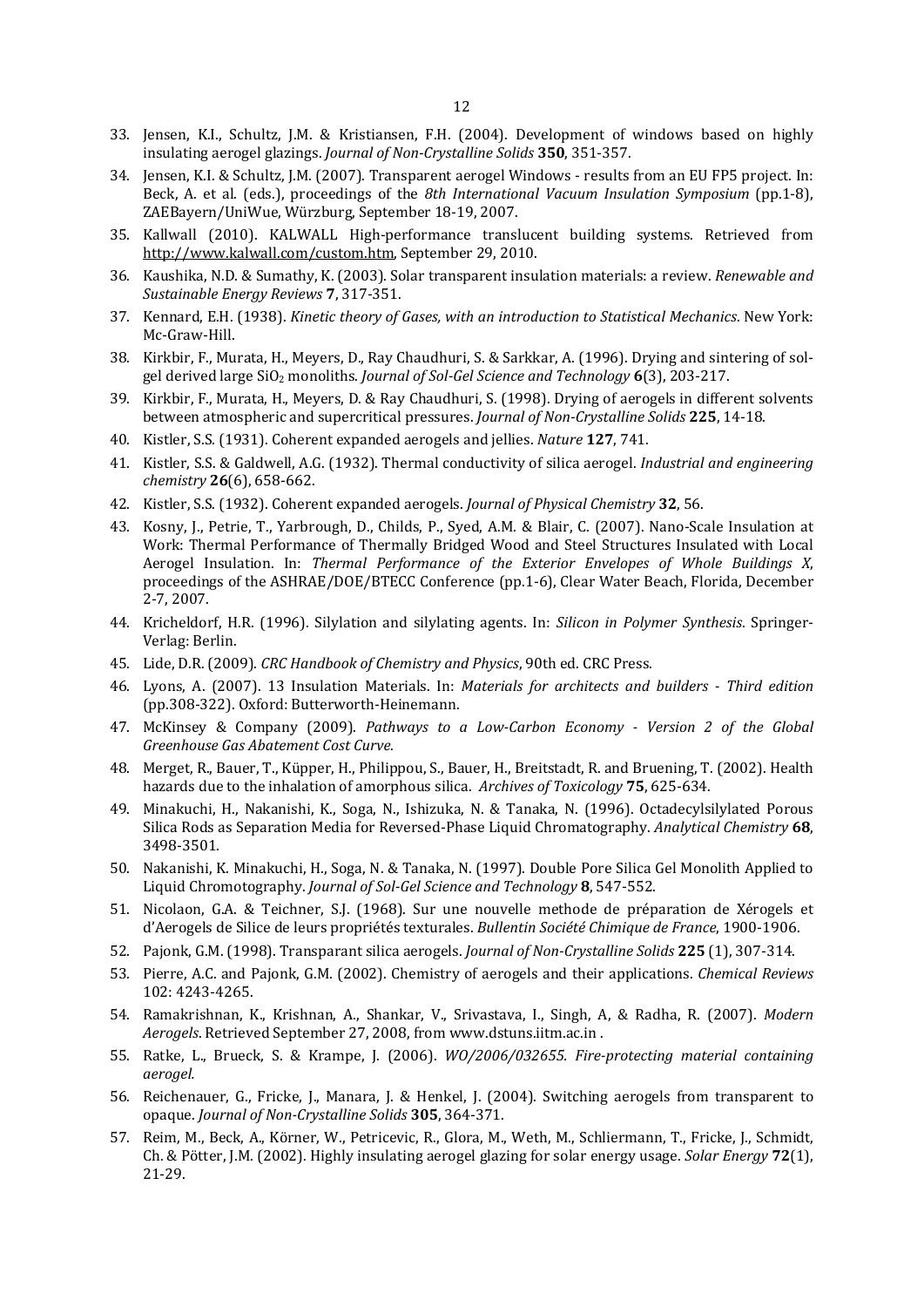- 58. Reim, M., Reichenauer, G., Körner, W., Manara, J., Arduini-Schuster, M., Korder, S., Beck, A. & Fricke, J. (2004). Silica‐aerogel granulate ‐ Structural, optical and thermal properties. *Journal of Non‐ Crystalline Solids* **350**, 358‐363.
- 59. Reim, M., Körner, W., Manara, J., Korder, S., Arduini-Schuster, M., Ebert, H.-P. & Fricke, J. (2005). Silica aerogel granulate material for highly thermal insulation and daylighting. *Solar Energy* **79**, 131-139.
- 60. Ricciardi, P., Gibiat, V. & Hooley, A. (2002). Multilayer absorbers of silica aerogel. In: proceedings of *Forum Aucusticum*, Sevilla, September 2002.
- 61. Richter, K., Norris, P.M. & Chang, C.-L. (1995). Aerogels: Applications, structure and heat transfer phenomena. In: Prasad, V., Jaluria, Y. & Chen, G. (eds.). *Annual review on heat transfer ‐ Vol.6*, pp.61‐ 114.
- 62. Schaefer, D.W., Keefer, K.D. and Brinker, C.J. (1983). Structure of Silica Condensation Polymers. *Polymer preprints. American Chemical Society* **24**, 239‐240.
- 63. Schultz, J.M., Jensen, K.I. & Kristiansen, F.H. (2005). Super insulating aerogel glazing. *Solar Energy Materials & Solar Cells* **89**, 275‐285.
- 64. Schultz, J.M. & Jensen, K.I. (2008). Evacuated aerogel glazings. *Vacuum* **82**, 723‐729.
- 65. Simmler, H., Brunner, S., Heinemann, U., Schwab, H., Kumaran, K., Mukhopadhyaya, Ph., Quénard, D., Sallée, H., Noller, K., Kücükpinar-Niarchos, E., Stramm, C., Tenpierik, M.J., Cauberg, J.J.M. & Erb, M. (2005). *Vacuum Insulation Panels. Study on VIP‐components and Panels for Service Life Prediction in Building Applications (Subtask A)*, final report for the IEA/ECBCS Annex 39 HiPTI-project *(High*) Performance Thermal Insulation for buildings and building systems).
- 66. Siouffi, A.-M. (2003). Silica gel-based monoliths prepared by the sol-gel method: facts and figures. *Journal of Chromotography A* **1000**, 801‐818.
- 67. Schmidt, M. & Schwertfeger, F. (1998). Applications for silica aerogel products. *Journal of Non*-*Crystalline Solids* **225**, 364‐378.
- 68. Schwertfeger, F., Frank, D. & Schmidt, M. (1998). Hydrophobic waterglass based aerogels without solvent exchange or supercritical drying. *Journal of Non‐Crystalline Solids* **225**, 24‐29.
- 69. Smith, D.M., Maskara, A. & Boes, U. (1998). Section 7. Properties. A. Thermal Aerogel-based thermal insulation. *Journal of Non‐Crystalline Solids* **225**, 254‐259.
- 70. Smitha, S., Shajesh, P., Aravind, P.R., Rajesh Kumar, S., Krishna Pillai, P. & Warrier, K.G.K. (2006). Effect of ageing time and concentration of ageing solution on the porosity characteristics of subcritically dried silica. *Microporous and Mesoporous Materials* **91**, 286‐292.
- 71. *Spaceloft® Safety Data Sheet*. Retrieved November 19, 2009, from http://www.aerogel.com/products/pdf/Spaceloft\_MSDS.pdf
- 72. Spice, B. (2002, October 21). What's an aerogel? *Bittsburgh Post Gazette*.
- 73. Tamon, H., Kitamura, T. & Okazaki, M. (1998). Preparation of Silica Aerogel from TEOS. *Journal of Colloid and Interface Science* **197**, 353‐359.
- 74. Tewari, P.H., Hunt, A.J. & Lofftus, K.D. (1985). Ambient-Temperature supercritical drying of transparent silica aerogels. *Materials Letters* **3**, 363‐367.
- 75. Tewari, P.H., Hunt, A.J. & Lofftus, K.D. (1986). Advances of production of transparent silica aerogels for window glazings. In: Fricke, J. (ed.), *Aerogels* (pp.31-37), Springer-Verlag: Berlin.
- 76. Thorsell, T.I. (2006). *Vacuum insulation in Buildings ‐ Means to prolong the service life*. Licentiate thesis, The Royal Institute of Technology (KTH), Stockholm, Sweden.
- 77. Timberlake, K. (2010). Retrieved February 6, 2010, from http://www.kierantimberlake.com/featured\_projects/sculpture\_building\_1.html
- 78. Va-Q-tec (2009). *Va-Q-plus. Product Data Sheet.* Retrieved November 21, 2009, from: http://www.vaq‐tec.com/downloadcenter\_en.html.
- 79. Venketeswara Rao, A. & Baghat, S.D. (2004). Synthesis and physical properties of TEOS-based silica aerogels prepared by two step (acid‐base) sol‐gel process. *Solid State Science* **6**, 945‐952.
- 80. Wagh, P.B., Pajonk, G.M., Haranath, D. & Venketeswara Rao, A. (1997). Influence of temperature on the physical properties of critic acid catalyze TEOS silica aerogels. *Materials Chemistry and Physics* **50**  $(1)$ , 76-81.